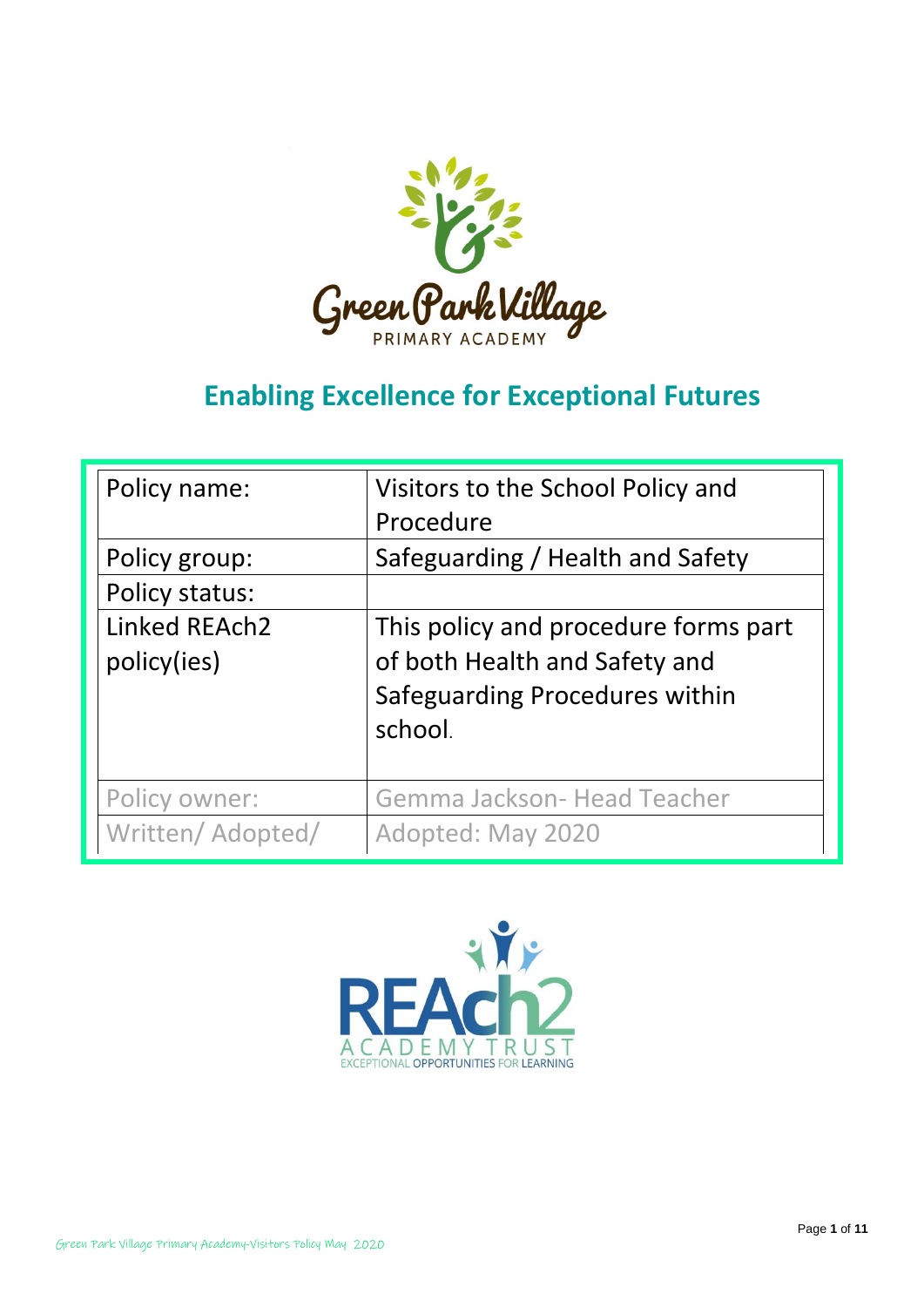# **Visitors to the School**

# **Policy and Procedure**

# Contents:

1. Visitors to the School Policy 2. Visitors to the School Admittance Procedure Appendix 1: Visitors' Code of Conduct Policy Appendix 2: LGB member visits guidance Appendix 3: Visitor badge/ lanyard colours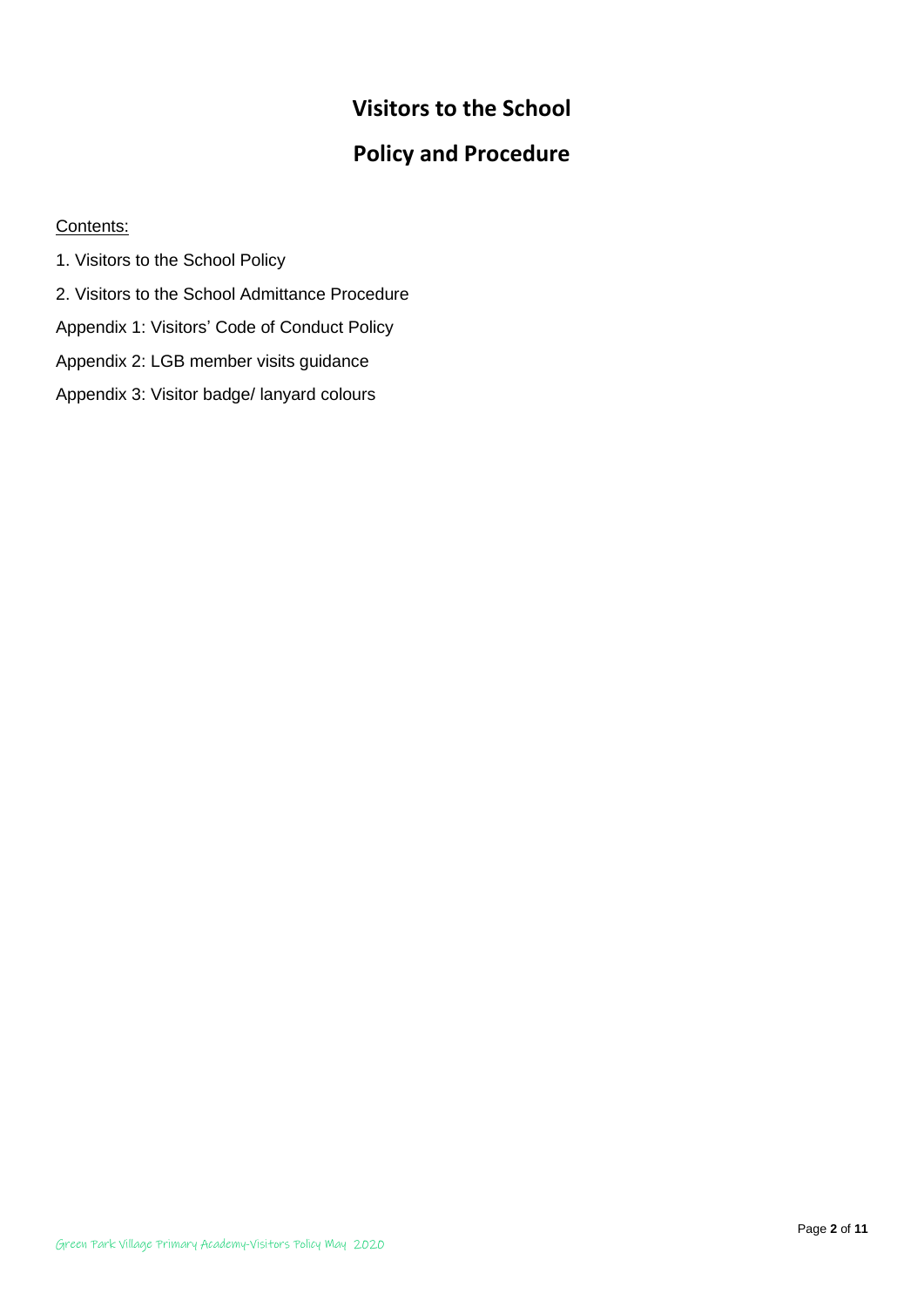# **Visitors and Volunteers Code of Conduct Policy**

# Introduction

The implementation of this policy is the responsibility of all of the staff within the school community.

We want our school to be open and welcoming to all who would like to support the children. We also want to encourage parents and other adults to help the school community in a variety of ways. However, our overriding concern is for the safety of the children in our care. This document sets out our school's policy, which is to ensure that the children benefit from as much help and support as possible, and are provided at the same time with the best possible security and safeguarding.

## Aims and Rationale

The school has a variety of adults working on the premises at any one time. They can be categorised as follows:

Paid full or part-time staff employed by the school:

- Teachers including SLT members
- Learning Support Assistants & Learning Mentor
- Clerical/Admin staff
- SMSAs & cooks
- Site Manager & Cleaning Staff
- Sports Coach/ Teacher
- **Technicians**

#### Adult workers employed by another organisation:

- Contract workers (for example an electrician or heating engineer).
- Grounds maintenance staff
- Health visitors
- LA advisers and inspectors
- Peripatetic music teachers

#### Volunteer helpers:

- Adults from the local community
- Academy Council members
- Members of the PTA
- Parents or other adult helpers working alongside teaching staff
- Students on work experience.

#### Volunteer helpers support the school in a number of ways, including:

- Hearing pupils read
- Helping develop the school grounds and environment
- Helping with classroom organisation
- Helping with the supervision of children on school trips
- Helping with group work
- Helping with art or subjects involving other practical activities
- Helping by being 'spotters' during swimming lessons
- Sharing an experience
- Supporting individual pupils

#### Volunteer helpers are not allowed to do the following activities:

• Take responsibility for all or some of the whole class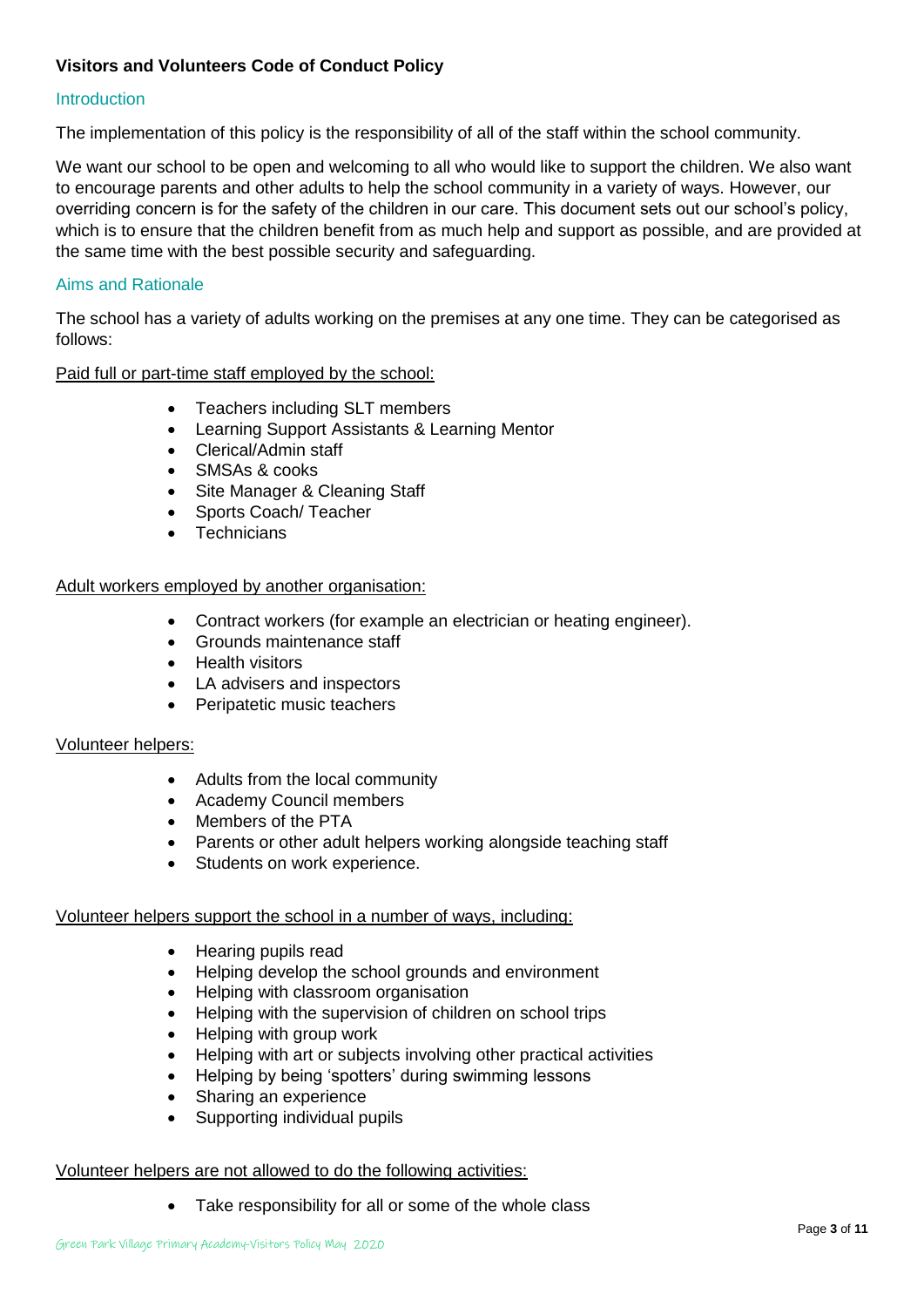- Take children off the school site without a teacher in charge
- Deal with behaviour of a child in school if not their own
- Be out of the sight of a member of staff, alone with a child
- Supervise the changing or toileting of a child or children

The responsibility for the safety, health and welfare of the child remains with the class teacher at all times.

# Police checks/ DBS checks

For the children's safety, all volunteer helpers are required to have police clearance- a DBS check before they work in the school. Helpers will also be given a copy of the Code of Conduct (Please see Appendix 1) The Principal has the authority not to accept the help of volunteers if they believe it will not be in the best interests of the children.

The Head Teacher has the authority to prevent access to the school.

# Deployment of volunteer helpers

Helpers will be asked to support in classes and situations where there is the most need for individual support. This could be in their own child's classroom, providing it is not a distraction and the teacher is comfortable with the situation.

# Respect and Concern for Others and their Rights

We expect parents, carers and other visitors to show respect and concern for others by:

- supporting the respectful ethos of our school by setting a good example in their own speech and behaviour towards all members of the school community;
- working together with teachers for the benefit of children. This includes approaching the school to resolve any issues of concern and to calmly discuss and clarify specific events in order to bring about a positive solution;
- correcting own child's behaviour appropriately, especially in public where it could otherwise lead to conflict, aggressive or unsafe behaviour;
- respecting the school environment, including keeping the school tidy by not littering;
- following the parking rules and doing the right thing when delivering and collecting children from school.

# In order to support a peaceful and safe school environment, the school cannot and will not tolerate:

- disruptive behaviour which interferes with the operation of a classroom, an office area or any other part of the school and its grounds;
- using loud and/or offensive language or displaying temper;
- threatening harm or the use of physical aggression towards another adult or child. This includes approaching someone else's child in order to discuss or chastise them and physical punishment against your own child on school premises. (Some actions may constitute an assault with legal consequences.);
- damaging or destroying school property;
- abusive or threatening emails, phone or social network messages;
- smoking and consumption of alcohol or other drugs or accessing the school site whilst intoxicated.

The above behaviours on school premises will be reported to the appropriate authorities and the Head Teacher may prohibit an offending adult from entering the school grounds to safeguard our school community.

We would prefer that no pets are brought onto the school grounds. If they are, a Risk Assessment must be carried out ahead of approval by the Head Teacher.

# Visiting School:

It is, and will remain, Green Park Village Primary Academy's policy to welcome parents, carers and visitors to the school. However, the school also recognises its responsibility to ensure that pupils may learn in an educational environment free of unnecessary disruption that is safe for children and staff, preserving the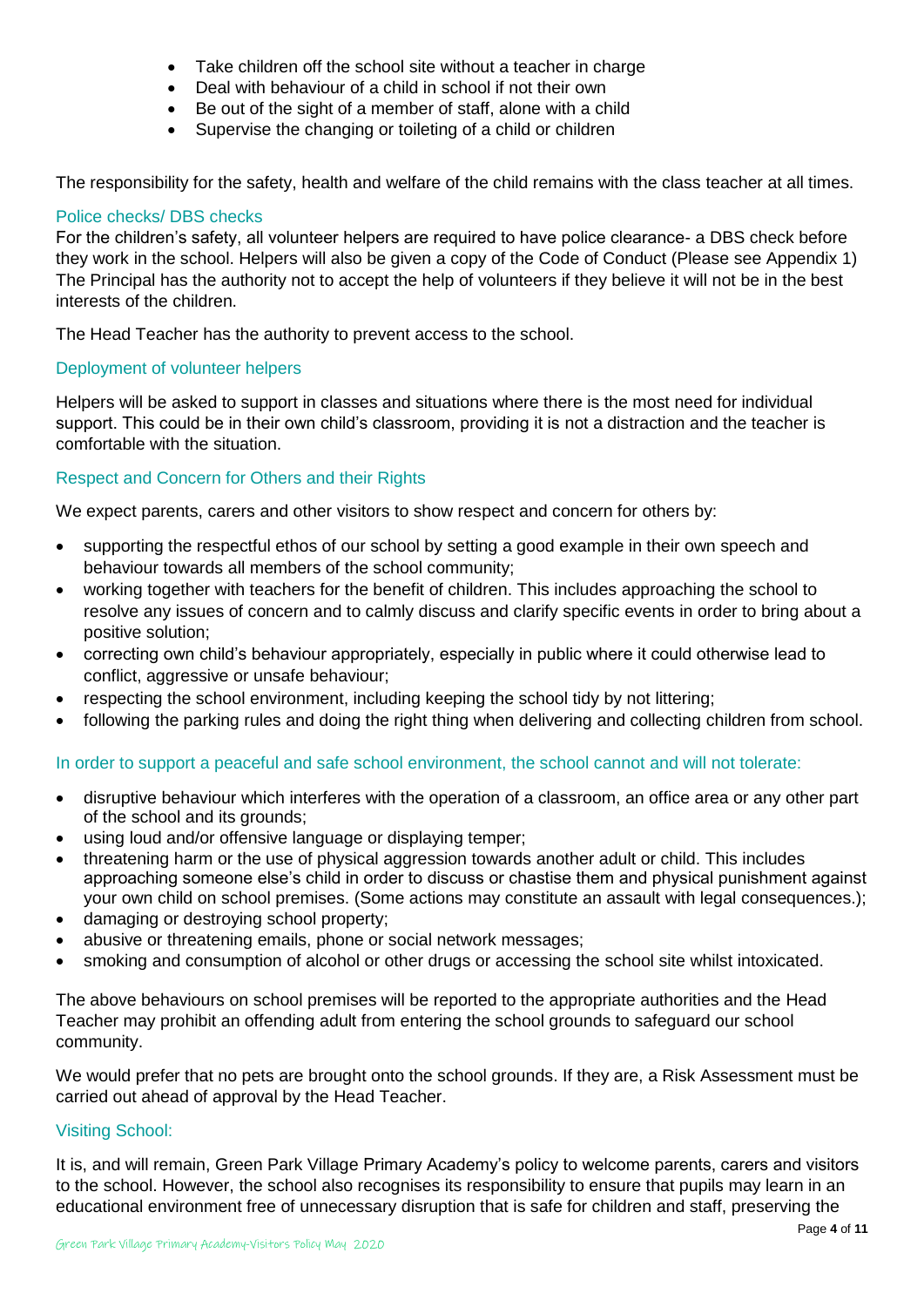privacy rights of pupils, minimising disruptions to the educational process and maintaining order and security on its premises.

All visitors have a duty to take reasonable care of themselves and others whilst on the premises.

#### Identification:

If a planned visit has been arranged on arrival the person will be asked to produce ID.

This applies to any outside providers, such as: theatre groups, regular contractors and students that undertake training at our school.

Contractors may not be DBS cleared and if this is the case we would try to ensure that work is carried out before or after school hours. If works have to be performed during the school day we always ensure that the person is accompanied by the Site Manager at all times and that there is no unsupervised access to children.

Supply staff should also bring ID as confirmation of the DBS information that we will have already received from the Supply Agency.

Parent helpers will be required to sign in the visitors book and will be asked to complete a DBS form as a volunteer if they intend to help out in class on a regular basis i.e. more than 3 days in a 30 day period.

#### Procedure for visiting school:

#### See also below: Visitors to School Admittance Procedure

Any adults (that are not school employed staff) that arrive in the school must sign in at the Office. A visitor's log keeps a record of each visitor, the purpose of the visit, the time of arrival and departure. They will be given a visitor's badge, which should be worn at all times and returned to the office before they leave. This procedure is followed on both safeguarding and fire safety precaution grounds.

To ensure the smooth running of the school, visitors may be turned away if an appointment has not been made.

Members of the staff who are expecting visitors should ensure that the office is aware of the appointment. All visitors are admitted at the discretion of the Principal. All visitors must adhere to the instructions given by any member of staff. The Principal will decide whether the visitor needs to be accompanied for the duration of their visit.

Photography and analogue or digital recording in any form will only be permitted at the discretion of the Head Teacher. This may be to comply with the Data Protection Act, preserve copyright or maintain confidentiality. Also, to preserve confidentiality, visitors must not pass on any information obtained on their visit to anyone who does not need to know that information.

Any visitor who has concerns about any aspect of their visit should bring this to the attention of the Head Teacher.

All visitors must have regard for the health, safety and security of everyone and everything on the premises.

Supply Teachers will be made aware of the 'Information for Supply Teachers' guidance which will be handed to them on arrival.

Where possible, visits by Contractors, especially for maintenance, should be made at times when the pupils are not on the premises.

#### Racial Equality & Equal Opportunities Statement:

All children have equal access and inclusive rights to the curriculum regardless of their age, gender, race, ethnicity, religion, belief, disability or ability. We plan work that is differentiated for the performance of all groups and individuals. Green Park Village Primary Academy is committed to creating a positive climate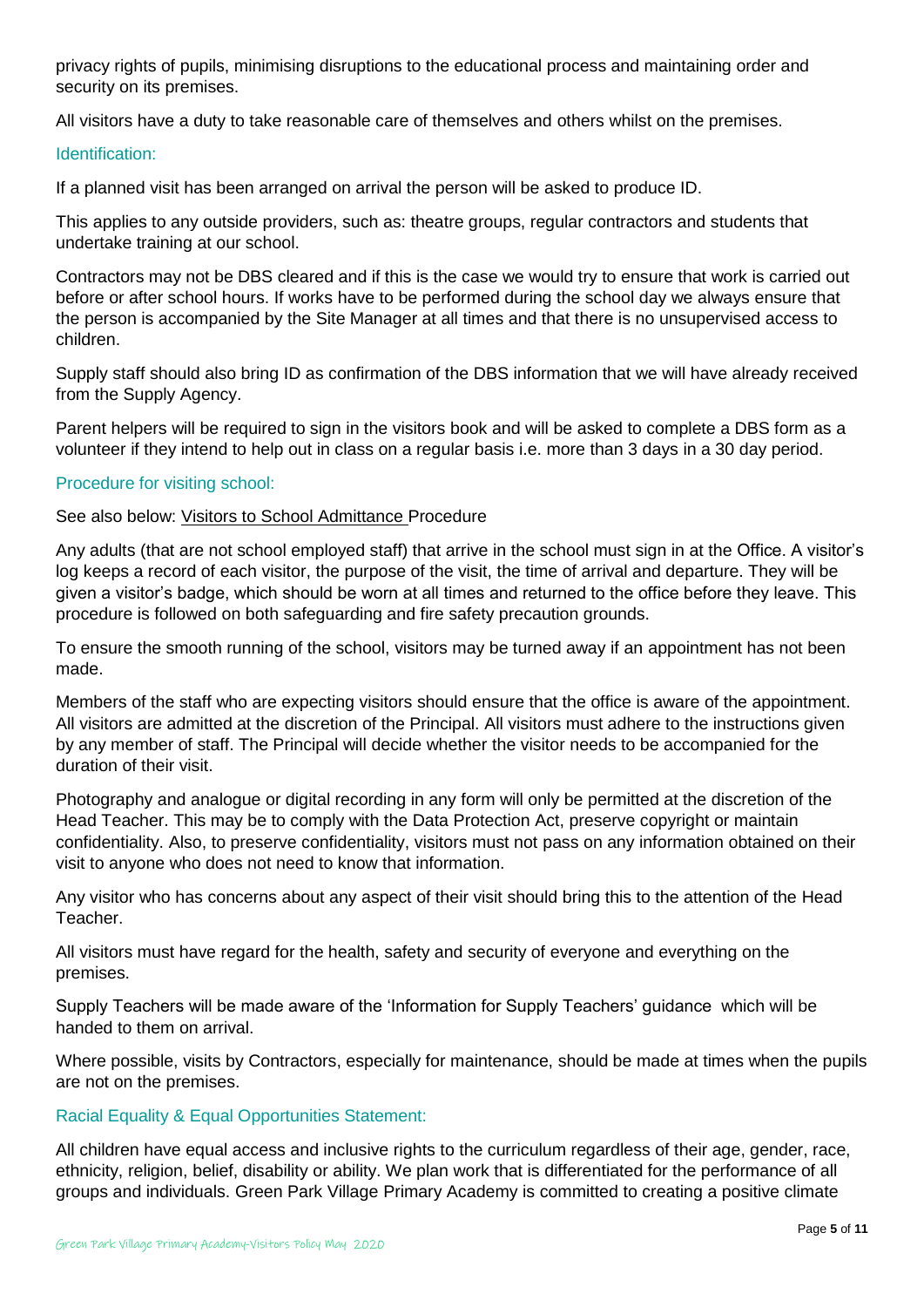that will enable everyone to work free from racial intimidation and harassment and to achieve their full potential. Policies are available on each of these that expand on this further.

All staff have equal access and inclusive rights to their work regardless of their age, gender, sexual orientation, race, ethnicity, religion, belief, disability or ability. Green Park Village Primary Academy is committed to creating a positive climate that will enable everyone to work free from racial intimidation and harassment and to achieve their full potential. Policies are available on each of these that expand on this further.

## Accessibility of policy documents:

Parents and carers are welcome to ask for further information about any policy matter. Copies of all current school policies are available for parents and carers to read on request. Key policies can also be consulted online via the school website. The school will try to arrange for the translation or summary of a document when this is requested by a parent or carer whose first language is not English.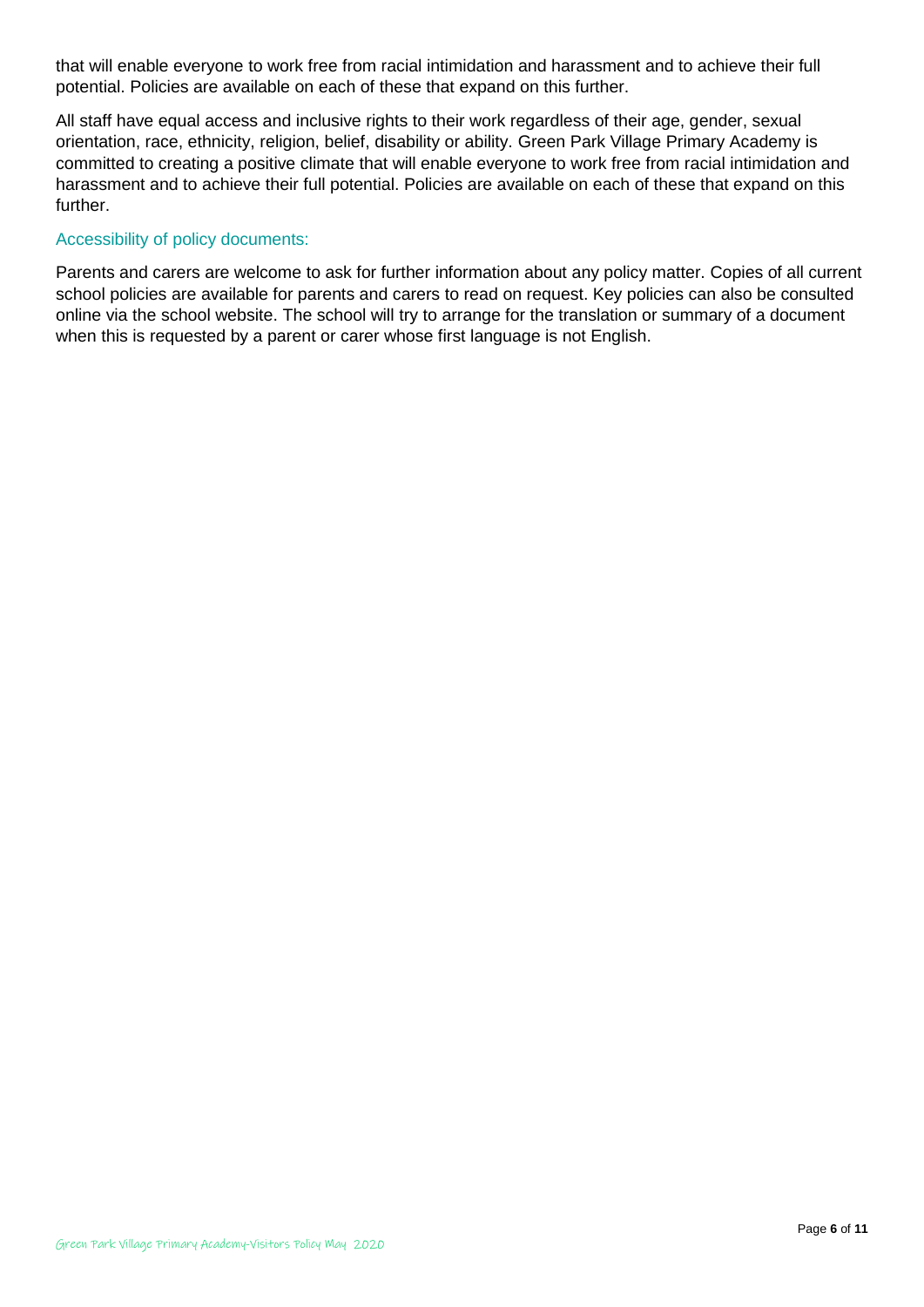# **Visitors to School Admittance Procedure**

#### Aim:

To safeguard all the children during school hours whilst following the curriculum and out of school hour activities. The ultimate aim is to ensure Minerva Primary Academy children can learn and enjoy extracurricular experiences, in an environment where they are safe from harm.

# Objectives:

To have in place a clear protocol and procedure for the admittance of external visitors to the school which is understood by all staff, Academy Council members, visitors and parents and conforms to child protection guidelines as set by the DfES (see [www.teachernet.gov.uk\)](http://www.teachernet.gov.uk/): preventing unsuitable people from working with children and young persons in the education service.

# Where and to whom the policy applies:

The school is deemed to have control and responsibility for its pupils anywhere on the school site, during normal school hours, during after school activities and on school organised (and supervised) off-site activities.

# The policy applies to:

- All teaching and non-teaching staff employed by the school
- All external visitors entering the school site during the school day or for after school activities (including peripatetic tutors, sports coaches, and topic related visitors e.g. authors, journalists)
- All LGB members of the school
- All parents (particularly parent helpers)
- All pupils
- Multi-agency personnel
- Education personnel (LA Advisors, Inspectors and Trust personnel)
- Building & Maintenance Contractors
- All persons known personally to staff

# External Visitors to Green Park Village Primary Academy:

Staff are required to be familiar with the school's Child Protection Policy in relation to: preventing unsuitable people from working with children and young persons in the education service.

This policy applies to all visitors invited to the school by a member of staff, with the exception of sports coaches/specialists who are subject to the guidelines detailed in the physical education and activity policies.

# Protocol and Procedures

All visitors should be encouraged to report to reception and no staff member should let any visitor fully into the school building without leading them to report to Reception Office- this applies even for known visitors.

# Visitors Invited to the school:

a) Before a visitor is invited to the school the Head Teacher should be informed, with a clear explanation as to the relevance and purpose of the visit and intended date and time for the visit. Permission must be granted by the Head Teacher before a visitor is asked to come into school.

b) When inviting visitors to the school they should be asked to bring formal identification with them at the time of their visit and be informed of the procedure for visitors as set out below:

- All visitors must report to the Reception Office first do not enter the school via any other entrance.
- At the Reception Office all visitors must state the purpose of their visit and who has invited them. They should be ready to produce formal identification.
- All visitors will be asked to sign the Visitors Record log
- All visitors will be required to wear an identification badge of a designated colour- see Appendix 3.
- Visitors will then be escorted to their point of contact OR their point of contact will be asked to come to reception to receive the visitor. The contact will then be responsible for them while they are on site.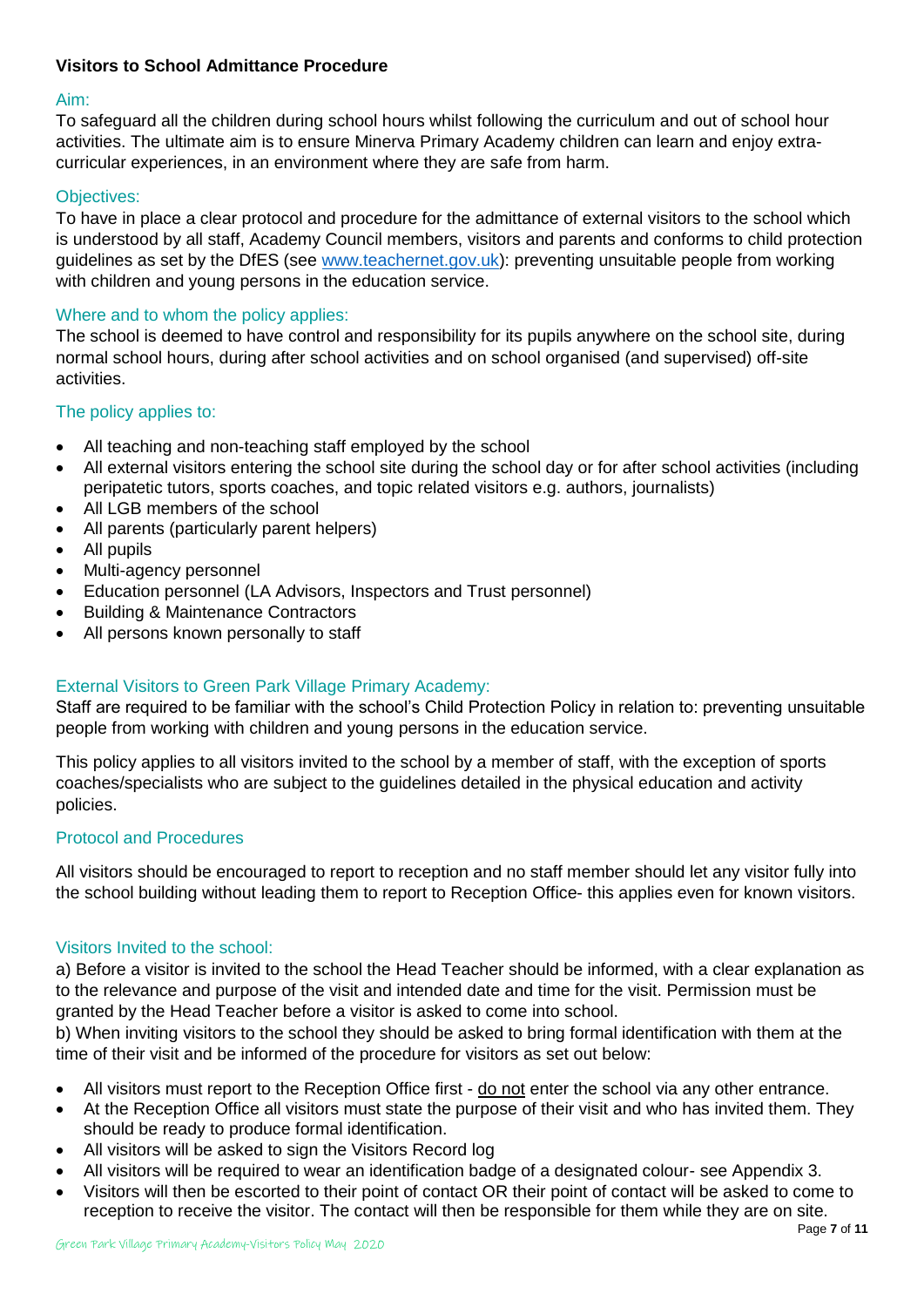c) On departing the school, visitors should leave via the Reception Office and enter their departure time in the Visitors Record Log by signing out.

# Unknown/Uninvited Visitors to the School:

- All visitors must report to reception first do not enter the school via any other entrance
- Any visitor to the school site who is not wearing an identity badge should be challenged politely to enquire who they are and their business on the school site.
- They should then be escorted to reception to sign the visitors book and be issued with an identity badge. The procedures for invited visitors then apply.
- In the event that the visitor refuses to comply, they should be asked to leave the site immediately and the Head Teacher or other SLT member summoned.
- The SLT member will consider the situation and decide if it is necessary to inform the police.
- If an unknown/uninvited visitor becomes abusive or aggressive, they will be asked to leave the site immediately and warned that if they fail to leave the school grounds, police assistance will be called for.

Under no circumstances should any visitors (including relatives and friends of staff members) be given door codes or passes to our school. Only Green Park Village Primary Academy persons may have access to door codes. Exceptions to this rule may be the REAch2 employees, provided with access codes by the Head Teacher or organisations with pre-agreed letting or critical incident arrangement.

#### Dissemination:

- This policy is publicised to all in the school community through:
- Shared policies on the Teams referred to in INSET, briefings and Induction
- School Website

# Monitoring and Evaluation:

The suitability of all visitors invited into school to work with the children will be assessed at the end of their visit and a decision made as to whether they may be asked to visit the school in future.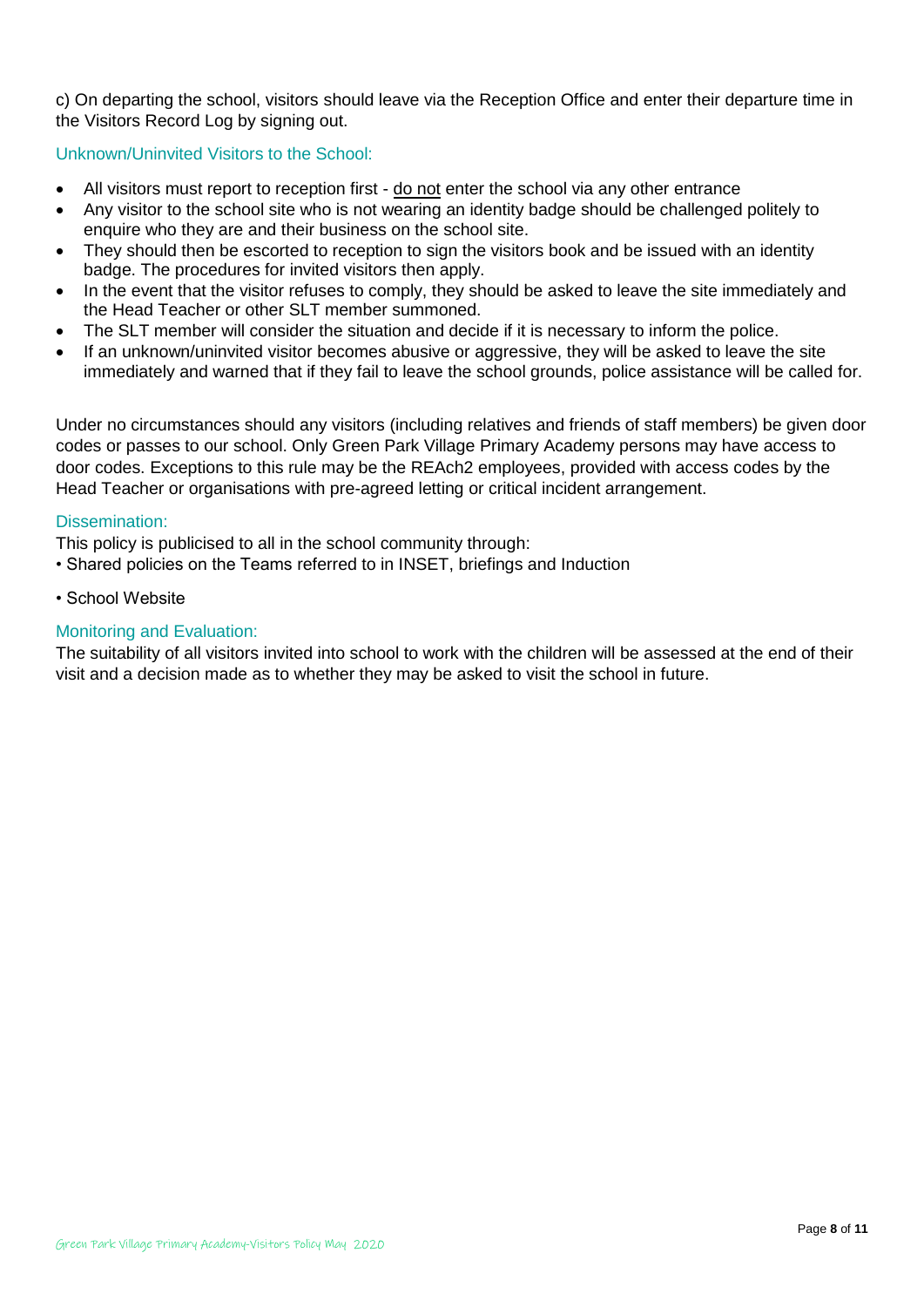**Visitors Code of Conduct Policy**- for regular visitors who work with children or who attend for monitoring visits (sign on first visit to school)

Visitors to the school are requested to read and understand the following rules and regulations in order to guarantee your time in school runs smoothly.

- Value and respect different ethnicities, religions, cultures, languages and special educational needs or learning styles.
- Use appropriate, respectful and kind language and behaviour with children.
- You are not expected to manage classroom behaviour; a teacher will be present at all times.
- Please sign in and out of the premises.
- Please wear a visitors badge at all times.
- Report any breakages or accidents to the relevant person.
- Physical contact with students is strongly prohibited unless overseen by a teacher and is essential to the delivery of the workshop for health and safety reasons.
- Do not be alone with a child.
- If you feel any way uncomfortable about the behaviour of a child, please discuss this with the teacher and staff present.
- If you feel any way uncomfortable about the behaviour of an adult, please discuss this with the Head Teacher.
- Whilst preparing your work area ensure there are no children present.
- Any equipment or work in progress that needs to be stored on school premises during the project must be highlighted to all staff and appropriate arrangements made.
- Drive with extra caution on school premises, take particular care when reversing.
- Do not obstruct fire exits even temporarily.
- Check with reception where you can unload and park.
- Keep your vehicle locked at all times.
- Never give a pupil a lift in your vehicle.
- Always use staff toilets and rooms.
- Avoid wandering around the school.
- Do not smoke on school premises or when with a group of children.
- Be aware of who the Designated Safeguarding Lead is.
- Read the Visitors Guidance Document.

I confirm that this Code of Conduct has been read and understood:

Name **Name Name Name Organisation** 

Signed **Signed Signed Signed Signed Signed Signed Signed Signed Signed Signed Signed Signed Signed Signed Signed Signed Signed Signed Signed Signed Signed Signed Signed Signed**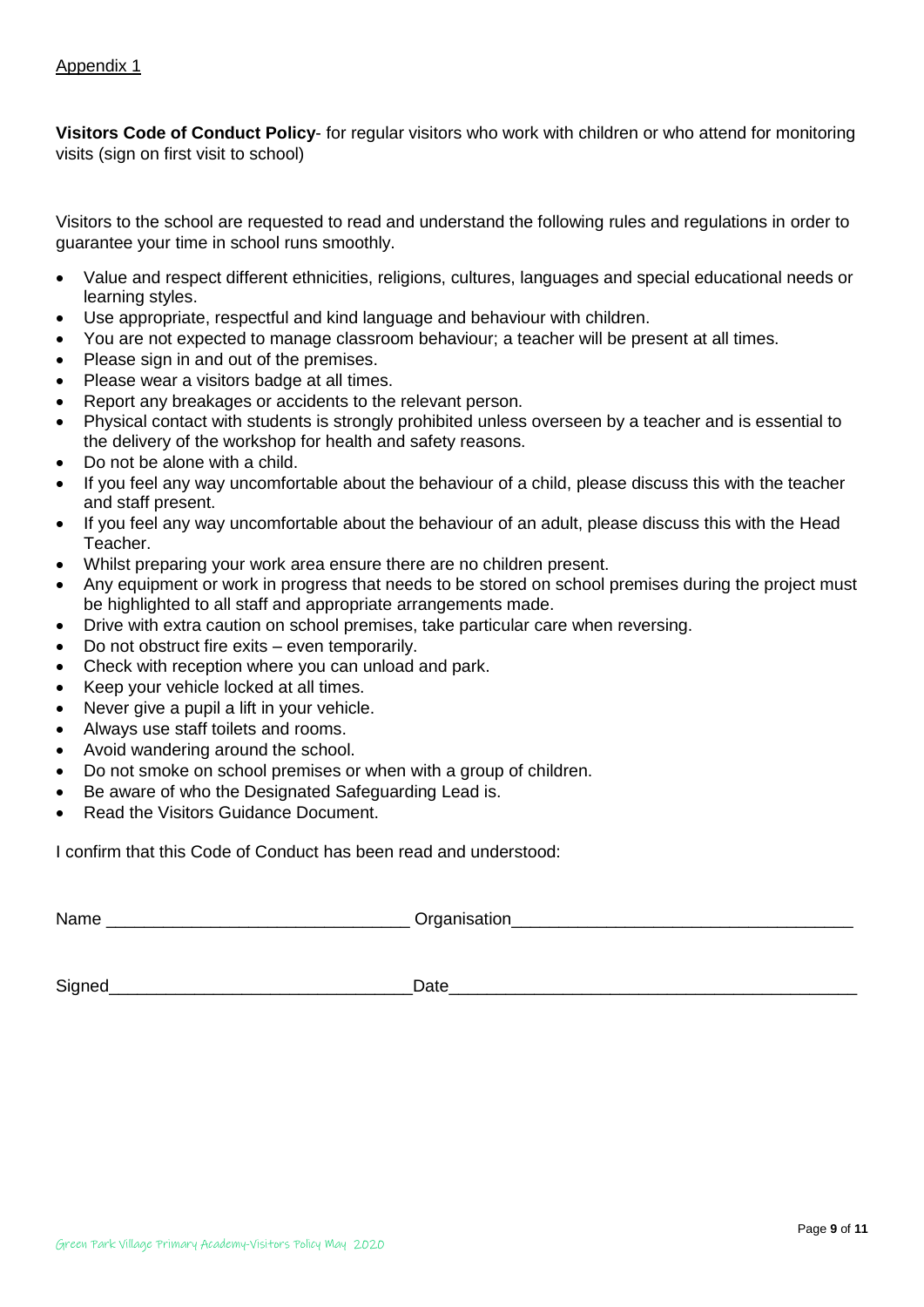# **Local Governing Body (LGB) Member Visits**

Local Governing Body (LGB) visits are an important part of the life of the school and the work of the governing body. It is through purposeful visits that governors, teachers and children can develop healthy relationships which are built upon knowledge and trust. Through these visits, staff and governors can also confirm their shared aims and their common purpose of working together for quality education.

Local Governing Body (LGB) member's visits should normally be by arrangement with the Head Teacher.

Local Governing Body (LGB) members will be encouraged to visit the school as often as they can with a view to:

- keeping informed about practice in the school
- offering support for the Head Teacher, teachers, support staff and children
- sharing any personal knowledge, skill or expertise that could benefit staff or children.

Information from visits is to be treated confidentially but it may form the basis for constructive discussions about the work and life of the school. Local Governing Body (LGB) members should, therefore, be encouraged to discuss what they have seen with the member of staff concerned or with the Head Teacher. This is to be done in a spirit of mutual enquiry and for the purpose of developing shared understandings.

#### **Advice to ensure successful visits**

- Plan each visit by deciding beforehand what you want to achieve and whether you wish to see a class being taught, look at the work of a whole department or review the implementation of a particular school policy.
- Agree with the Head Teacher and staff about the purpose of your visit.
- Ask for relevant background information so that you can familiarise yourself with what the school is trying to do.
- If making a classroom visit, arrange to see the member of staff at a mutually convenient time (even if it is just to say "thank you").
- On the day of the visit, start the visit with a meeting with the Head Teacher. This will ensure that you are informed about any last minute changes in the arrangements.
- If making a classroom visit, make sure you know which lesson will be in progress.
- Do not sit at the back of the room as if you are inspecting the lesson. Get involved without being obstructive. Take notes after leaving the room wherever possible.
- If you have questions about what is going on, do not disturb the teacher whilst he or she is teaching; make a note and ask later.
- Classroom observation is about observing the children, their interaction with the teaching material and with each other. It is not a role of the Local Governing Body (LGB) member to assess or report on the ability of the teaching staff or learning support assistants. **Describe what you see as opposed to making a judgement- I saw; I heard; I felt....**
- Finish your visit with a meeting with the Head Teacher if possible, just to let him or her know how you got on.
- It is always good practice to send a thank you note to the staff and pupils you visited. They will remember you and it will help to build relationships.
- Share your findings and perceptions with the other governors at the next Academy Council meeting.
- Evaluate your visit. Did you actually achieve what you set out to? How has the visit increased your knowledge? Will your visit require any further action?

Ideally the Academy Council should, on a regular basis, review which areas of school life have had Academy Council member visits and identify which areas therefore need to be visited in the near future.